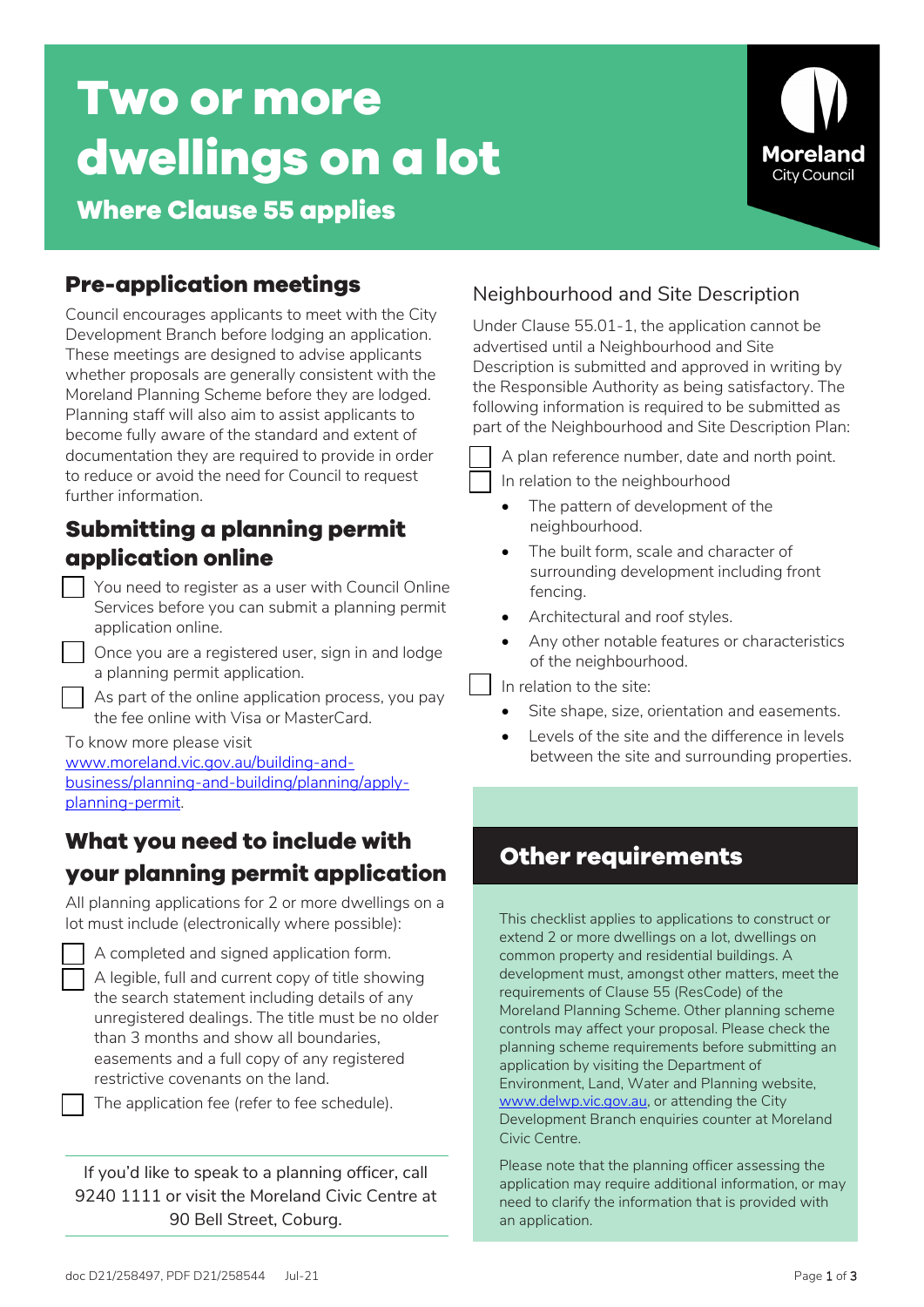| Location of existing buildings on the site and<br>on surrounding properties, including the<br>location and height of walls built to the<br>boundary of the site.<br>The location of boundary fences where these<br>٠<br>do not match the title boundaries.<br>The use of surrounding buildings.<br>$\bullet$<br>The location of secluded private open space<br>and habitable room windows of surrounding<br>properties which have an outlook to the site<br>within 9 m.<br>Solar access to the site and to surrounding<br>$\bullet$<br>properties. | The title boundaries and dimensions of the site.<br>Extent of any proposed building demolition and<br>structures to remain.<br>Floor plans and all elevations of proposed<br>buildings or works on the site (proposed<br>alterations and additions to existing buildings to<br>be highlighted).<br>Floor plans for all levels dimensioning setbacks<br>from all title boundaries, finished floor levels and<br>the location of buildings on adjoining properties.<br>All elevations accurately depicting the slope of<br>the land and indicating the differences between<br>natural ground levels compared to proposed floor |
|----------------------------------------------------------------------------------------------------------------------------------------------------------------------------------------------------------------------------------------------------------------------------------------------------------------------------------------------------------------------------------------------------------------------------------------------------------------------------------------------------------------------------------------------------|------------------------------------------------------------------------------------------------------------------------------------------------------------------------------------------------------------------------------------------------------------------------------------------------------------------------------------------------------------------------------------------------------------------------------------------------------------------------------------------------------------------------------------------------------------------------------------------------------------------------------|
| Location of significant trees existing on the                                                                                                                                                                                                                                                                                                                                                                                                                                                                                                      | levels. The elevation plans need to show finished                                                                                                                                                                                                                                                                                                                                                                                                                                                                                                                                                                            |
| site and any significant trees removed from                                                                                                                                                                                                                                                                                                                                                                                                                                                                                                        | floor levels and the overall building height to                                                                                                                                                                                                                                                                                                                                                                                                                                                                                                                                                                              |
| the site in the 12 months prior to the                                                                                                                                                                                                                                                                                                                                                                                                                                                                                                             | Australian Height Datum (AHD) or a Reference                                                                                                                                                                                                                                                                                                                                                                                                                                                                                                                                                                                 |
| application being made, where known.                                                                                                                                                                                                                                                                                                                                                                                                                                                                                                               | Level (RL) that will not be affected during                                                                                                                                                                                                                                                                                                                                                                                                                                                                                                                                                                                  |
| Any contaminated soils and filled areas,                                                                                                                                                                                                                                                                                                                                                                                                                                                                                                           | construction.                                                                                                                                                                                                                                                                                                                                                                                                                                                                                                                                                                                                                |
| where known.                                                                                                                                                                                                                                                                                                                                                                                                                                                                                                                                       | A roof plan including details of air conditioning,                                                                                                                                                                                                                                                                                                                                                                                                                                                                                                                                                                           |
| Views to and from the site.                                                                                                                                                                                                                                                                                                                                                                                                                                                                                                                        | other plant equipment, including any screening,                                                                                                                                                                                                                                                                                                                                                                                                                                                                                                                                                                              |
| Street frontage features such as poles, service                                                                                                                                                                                                                                                                                                                                                                                                                                                                                                    | and the location of buildings on adjoining                                                                                                                                                                                                                                                                                                                                                                                                                                                                                                                                                                                   |
| $\bullet$                                                                                                                                                                                                                                                                                                                                                                                                                                                                                                                                          | properties.                                                                                                                                                                                                                                                                                                                                                                                                                                                                                                                                                                                                                  |
| pits, street trees and kerb crossovers.                                                                                                                                                                                                                                                                                                                                                                                                                                                                                                            | Location and dimensions of existing and                                                                                                                                                                                                                                                                                                                                                                                                                                                                                                                                                                                      |
| The location of local shops, public transport                                                                                                                                                                                                                                                                                                                                                                                                                                                                                                      | proposed crossovers and car parking spaces in                                                                                                                                                                                                                                                                                                                                                                                                                                                                                                                                                                                |
| services and public open spaces within                                                                                                                                                                                                                                                                                                                                                                                                                                                                                                             | accordance with the Moreland Planning Scheme.                                                                                                                                                                                                                                                                                                                                                                                                                                                                                                                                                                                |
| walking distance.                                                                                                                                                                                                                                                                                                                                                                                                                                                                                                                                  | Elevations (with dimensions) of any proposed                                                                                                                                                                                                                                                                                                                                                                                                                                                                                                                                                                                 |
| Any other notable features or characteristics                                                                                                                                                                                                                                                                                                                                                                                                                                                                                                      | front fences.                                                                                                                                                                                                                                                                                                                                                                                                                                                                                                                                                                                                                |
| of the site.                                                                                                                                                                                                                                                                                                                                                                                                                                                                                                                                       | A development summary that details the site                                                                                                                                                                                                                                                                                                                                                                                                                                                                                                                                                                                  |
| Design Response<br>A Design Response to the Neighbourhood and Site<br>Description as described by Clause 55.01-2 of the<br>Moreland Planning Scheme. The design response<br>must explain how the development's design:                                                                                                                                                                                                                                                                                                                             | area, site coverage, size of each dwelling, hard-<br>surfaced area and percentages and the size of the<br>private open space areas that exceed 3 m in<br>width.<br>A schedule of materials, colours and finishes of<br>external surfaces, including roofs, walls, fences                                                                                                                                                                                                                                                                                                                                                     |
| Derives from and responds to the Neighbourhood                                                                                                                                                                                                                                                                                                                                                                                                                                                                                                     | and garages.                                                                                                                                                                                                                                                                                                                                                                                                                                                                                                                                                                                                                 |
| and Site Description.                                                                                                                                                                                                                                                                                                                                                                                                                                                                                                                              | Shadow diagrams at 9am, 12 noon and 3pm at                                                                                                                                                                                                                                                                                                                                                                                                                                                                                                                                                                                   |
| Relates to any other dwelling on the site and to                                                                                                                                                                                                                                                                                                                                                                                                                                                                                                   | the September equinox showing the shadow cast                                                                                                                                                                                                                                                                                                                                                                                                                                                                                                                                                                                |
| surrounding land and development. This must                                                                                                                                                                                                                                                                                                                                                                                                                                                                                                        | by the proposed development. Please note that                                                                                                                                                                                                                                                                                                                                                                                                                                                                                                                                                                                |
| include correctly proportioned street elevations                                                                                                                                                                                                                                                                                                                                                                                                                                                                                                   | additional shadow information may be required to                                                                                                                                                                                                                                                                                                                                                                                                                                                                                                                                                                             |
| showing the development in the context of                                                                                                                                                                                                                                                                                                                                                                                                                                                                                                          | assist in determining whether compliance with                                                                                                                                                                                                                                                                                                                                                                                                                                                                                                                                                                                |
| adjacent buildings. Generally, this should show at                                                                                                                                                                                                                                                                                                                                                                                                                                                                                                 | ResCode is achieved. Discuss this with the City                                                                                                                                                                                                                                                                                                                                                                                                                                                                                                                                                                              |
| least 2 buildings either side of the proposed                                                                                                                                                                                                                                                                                                                                                                                                                                                                                                      | Development Branch.                                                                                                                                                                                                                                                                                                                                                                                                                                                                                                                                                                                                          |
| development.                                                                                                                                                                                                                                                                                                                                                                                                                                                                                                                                       | Location of mailboxes and clotheslines.                                                                                                                                                                                                                                                                                                                                                                                                                                                                                                                                                                                      |
| Meets the objectives of Clause 55.<br>Responds to any neighbourhood character<br>features for the area identified in a local planning<br>policy or a Neighbourhood Character Overlay.                                                                                                                                                                                                                                                                                                                                                              | Location and capacity of external storage areas,<br>including elevations and materials.<br>Location of street frontage features such as poles,<br>service pits and street trees.<br>Details of environmentally sustainable design                                                                                                                                                                                                                                                                                                                                                                                            |
| Set of Plans<br>A Set of Plans are required. Plans must be fully<br>dimensioned at a scale not less than 1:100. For the<br>Neighbourhood and Site Description and Design<br>Response plan an appropriate scale such as 1:200<br>must be provided. Plans should show:                                                                                                                                                                                                                                                                               | features to be incorporated into the design, this<br>may include, rainwater tanks, stormwater reuse,<br>gas boosted solar hot water systems, and/or any<br>other features.<br>A landscape plan. The proposed plantings should<br>be consistent with those within the Moreland<br>Landscape Guidelines and Technical Notes.                                                                                                                                                                                                                                                                                                   |